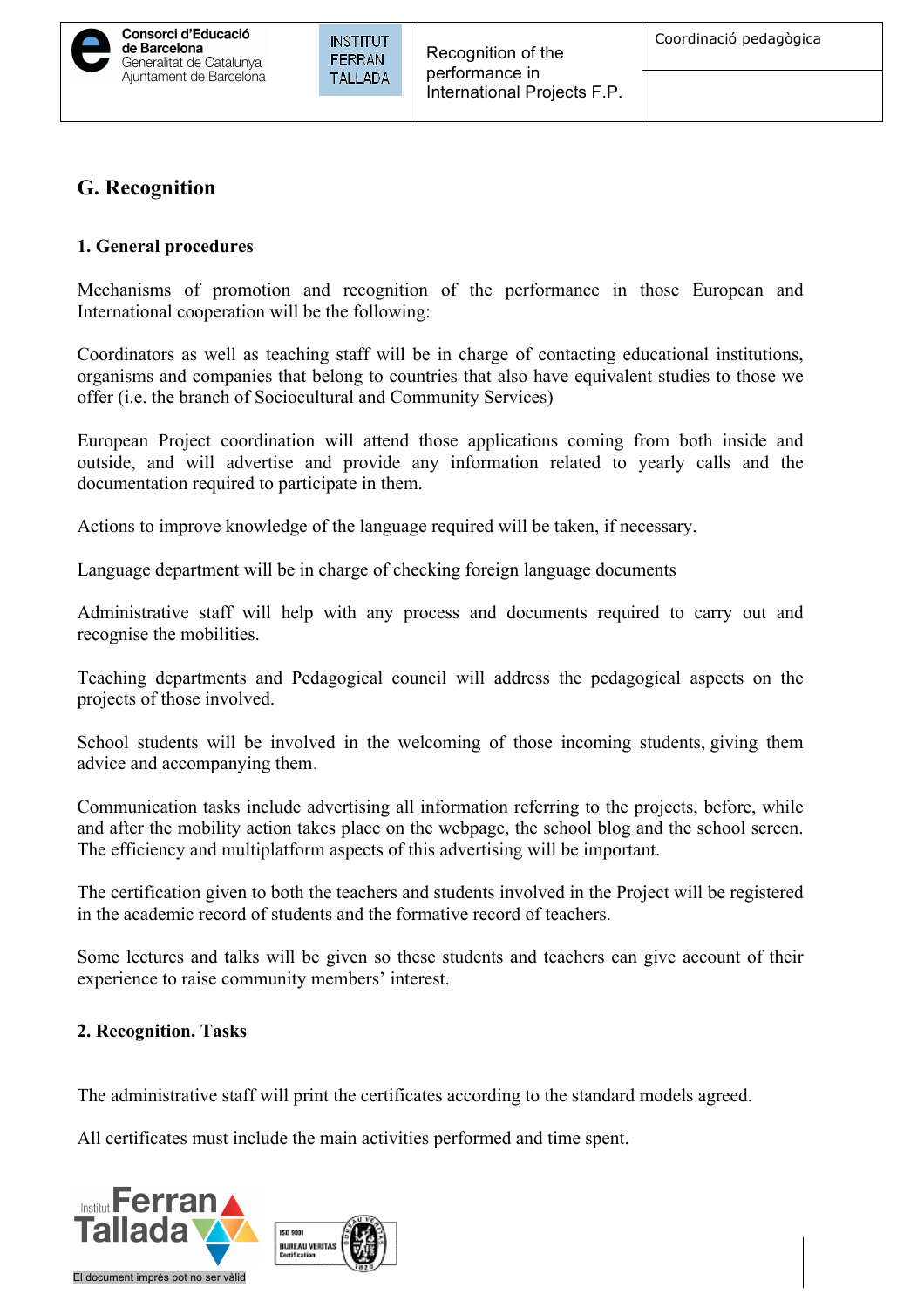

The companies will issue a work training certificate.

The centre will issue the certificates corresponding to the courses taken by the students, using ECTS grading equivalence, and the Europass Diploma Supplement, if necessary.

Those students who perform activities in the school the register will take place in our academic results internal platform (Educamos)

The hosting centre will provide a certification that will be incorporated to the formation experience record of our teaching staff involved.

Those teachers coming to our centre will be provided an analogue certification, in which the activities and hours performed will be included.

### **3. Students**

The involved institutions will share a formative activities plan that may include some incompany training. In this plan will be displayed the competences and skills that students are required to acquire, as well as the activities that they will need to carry out such acquisition.

The student will register the performed tasks daily. The tutor from the school will monitor those activities periodically, as agreed, and will collect information on the student's performance from the staff involved.

Whenever the activity plan is performed in-company, the activity registration will be done through a computer application (calledqBID). On the other hand, the company will designate a tutor to be in contact with the school tutor periodically, to monitor the student's progress. The student's performance will be registered in the above mentioned application by both tutors, and a report will be generated. This information will be used to certificate the work training hours performed.

In order to guarantee the quality of these in-company hours, the following documents will be filled in both by the student and the tutors involved in the qBID application:

- In-company hours' agreement: duration, timetable and activity plan compulsory for the student.

- Daily register of the activities performed on the part of the student.
- Monthly self-assessment on the part of the student.
- Periodical report by the company tutor on the student's progress.
- A final assessment report on the part of the FerranTallada tutor to certificate the report issued by the company, where the work training was performed.
- Formal grading of the work training.
- Company satisfaction questionnaire.
- Student's satisfaction questionnaire.